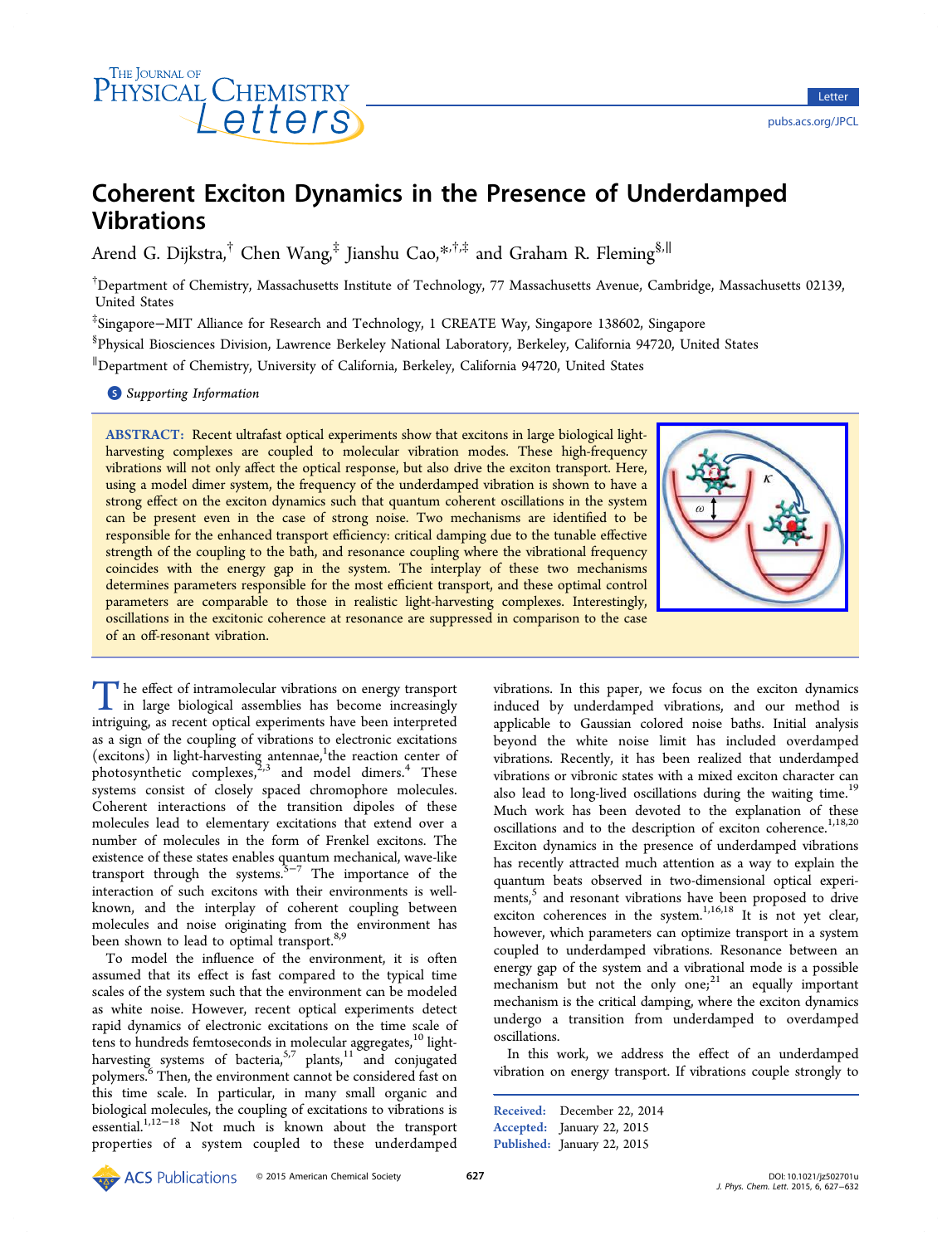excitons, as suggested by the recent explanations of long-lived coherences, they are also expected to influence the population dynamics underlying energy transport. In order to clearly bring out the essential physics of the interplay between excitonic coherence and effect of an underdamped vibration, we study a prototype model: an electronic dimer coupled to a single underdamped vibration. The transport efficiency in such a system depends strongly on the coupling to the vibration and is found to be highly nontrivial.

Model System. The prototype model that describes exciton delocalization is an electronic dimer, with two molecules labeled 1 and 2, and extension of this model to larger systems is straightforward. Each molecule is modeled as a two-level system with a common ground state and an excited state. The excitation energy of molecule 1 (2) is denoted  $\epsilon_1$  ( $\epsilon_2$ ), and the coherent interaction between molecules is denoted as −J. The full Hamiltonian is given in terms of the creation and annihilation operators  $\tilde{c}^\dagger_{1(2)}$  and  $\hat{c}_{1(2)}$  by

$$
\hat{H}(t) = [\epsilon_1 + \delta \epsilon_1(X_1(t))] \hat{c}_1^{\dagger} \hat{c}_1 + [\epsilon_2 + \delta \epsilon_2(X_2(t))] \hat{c}_2^{\dagger} \hat{c}_2 \n- J(\hat{c}_1^{\dagger} \hat{c}_2 + \hat{c}_2^{\dagger} \hat{c}_1)
$$
\n(1)

where the system is on-site coupled to the baths. The coordinates of the environment  $X_n$  comprise all degrees of freedom not included in the tight-binding Hamiltonian, and, in particular, vibrations. In principle, these  $X_n$ 's are operators that must be described by the rules of quantum mechanics. Their correlation function  $\langle X_n(t)X_n(0)\rangle$  is a complex quantity, with its real and imaginary parts balanced by the fluctuation− dissipation theorem. However, in the spirit of stochastic modeling, we first assume that  $X_n(t)$  is a real function of time. The energy fluctuations  $\delta \epsilon$  are then random variables that follow a specific correlation function. This approximation is valid when the temperature is large compared with the bandwidth of the system. In our numerical simulations, we will consider a dimer with the same site energies  $\epsilon_1 = \epsilon_2$ (homodimer) as well as a dimer with different site energies (heterodimer), where the offset in site energies is  $\Delta = \epsilon_1 - \epsilon_2$ . Furthermore, we will use the excitonic coupling  *as the energy* unit. At the end of our paper, we will show that the essential physics obtained from our model with classical fluctuations is retained when the environment is modeled quantum mechanically.

Although this model is standard, most studies assume that the fluctuating excitation energies are either stationary random variables, $2^2$  or white noise that can be modeled in the Markov variables, or white newe that the term of the constant of noise wi[th](#page-5-0) the correlation function

$$
L(t) = \langle \delta \epsilon_n(t) \delta \epsilon_n(0) \rangle \tag{2}
$$

We assume that the fluctuations in the site energies are uncorrelated and the correlation functions are identical for every site, although these assumptions can easily be relaxed. The correlation function for damped vibrations is given by

$$
L(t) = \frac{\Gamma_0}{\tau} \cos(\omega t) e^{-|t|/\tau}
$$
\n(3)

The parameters  $\Gamma_0/\tau$  and  $\omega$  describe the amplitude of fluctuations and the frequency of vibration. The parameter  $\tau$ models the memory time scale of the bath, which is equal to the inverse damping rate of the vibration. For  $\omega = 0$ , the correlation function in eq 3 describes overdamped vibrations and can be derived from a Langevin equation driven by white noise. $24,25$  In

this case,  $1/\tau$  is known as the Debye frequency. The presence of memory (i.e.,  $\tau > 0$ ) can increase the coherence in the system<sup>26</sup> and hence the exciton diffusion efficiency. Here, we focus on the effect of nonzero  $\omega$  to describe underdamped vibrati[on](#page-5-0)s.

We are interested in the exciton dynamics with one excitation present. In eq 1 the system Hamiltonian and system−-bath interaction do not commute. Hence, there is no analytical solution for the dynamics beyond the white noise limit. The two-state dynamics is therefore found numerically by solving the time-dependent Schrödinger equation. The calculation is repeated for many realizations of the random noise and the density matrix is averaged over all the realizations. All simulations in this paper were averaged over  $10<sup>4</sup>$  noise trajectories. To do this, we first generate trajectories of random processes  $\{\delta \epsilon_n(t_i)\}$  for the *n*th site, with discrete time series  $\{t_i\}$ . It is practically obtained by applying a linear transformation  $\delta \epsilon_n(t_i) = \sum_k \mathcal{A}_{ik} \delta \eta_n(t_k)$ , where  $\{\delta \eta_n(t_k)\}\$  are sequences of white noise, with correlation  $\langle \delta \eta_n(t_k) \delta \eta_n(t_l) \rangle = \delta_{k,l}$ . Moreover, the transformation matrix  $\mathcal A$  is constrained by the correlation function  $L(t)$ , and is computed by Cholesky decomposition of the covariance matrix,<sup>27</sup> specified as  $L(t_{ii}) = (\mathcal{A}\mathcal{A}^T)_{ii}$ . Hence, the noise correlation function is recovered as  $\langle \delta \epsilon_n(t_i) \delta \epsilon_n(t_j) \rangle =$  $\sum_{l,k} \mathcal{A}_{ik} \mathcal{A}_{jl} \langle \delta \eta_n(t_k) \delta \eta_n(t_l) \rangle = \sum_k \mathcal{A}_{ik} (\mathcal{A}^T)_{kj} = L(t_{ij}).$  Populations and coherences at each time step are found by storing the components of the density matrix  $\rho_{nm}(t) = \langle \psi_n(t) \psi_m^*(t) \rangle$ .

Critical Damping. Let us first briefly consider the white noise case. The correlation function is then given by  $L(t) = \Gamma \delta(t)$ , where the dephasing rate  $\Gamma$  quantifies the strength of the noise. In this case, the average over the noise can be performed analytically and leads to the Haken−Strobl−Reineker model of exciton transport. The equation of motion for the reduced density matrix is found to be  $(d/dt)\hat{\rho}(t) = -i[\hat{H}_s\hat{\rho}(t)]$  +  $\hat{L}_d[\hat{\rho}(t)]$ , with  $\langle n|\hat{L}_d[\hat{\rho}(t)]|m\rangle = -\Gamma(1-\delta_{nm})\langle n|\hat{\rho}(t)|m\rangle$  in the site basis,<sup>28</sup> where  $\hat{H}_S$  is the system Hamiltonian without coupling to the bath, and  $|n\rangle$  is the site state. The behavior of the syste[m c](#page-5-0)an be tuned by varying Γ. For small  $\Gamma$  (Γ < Γ<sub>critical</sub>), the population dynamics exhibit oscillations, such that irreversible transfer of population from one site to the other is slow. We will refer to this situation as the underdamped regime. For large Γ, the transfer is incoherent (overdamped regime) and slows down with increasing Γ. In between, the critical value of  $\Gamma$  optimizes the transfer (critical damping), which has been postulated as optimal energy transfer in lightharvesting systems. Although an optimal value of  $\Gamma$  exists, there is a broad plateau of values close to the maximum that lead to near-optimum transport.<sup>9</sup> The coherent oscillations disappear at the critical value of  $\Gamma = 4J$  based on the eigenvalues of the Liouville operator, w[h](#page-5-0)ich is analytically found in the homodimer. These eigenvalues are 0,  $-\Gamma$  and  $(1/2)(-\Gamma \pm \Gamma)$  $(\Gamma^2 - 16)^2)^{1/2}$ ). Critical damping corresponds to the crossover from purely real to complex eigenvalues, which occurs when the latter two eigenvalues become equal at  $\Gamma = 4J$ . In the case of the heterodimer, though not shown here, it is numerically found that for  $\Delta > 2J$ , the critical value is best understood by the energy gap of the system,  $\Gamma_{\text{critical}} \approx (\Delta^2 + 4J^2)^{1/2} \approx \Delta$ .

For colored noise with a more general correlation function, a similar phenomenon is expected. In the Markovian limit, when the bath time scale is much faster than the system dynamics, the effect of the bath can be understood with an effective damping rate  $\Gamma_{\text{eff}} = \int_0^\infty dt L(t)$ . Thus, a crossover from the underdamped to the overdamped regime is expected when the integral of the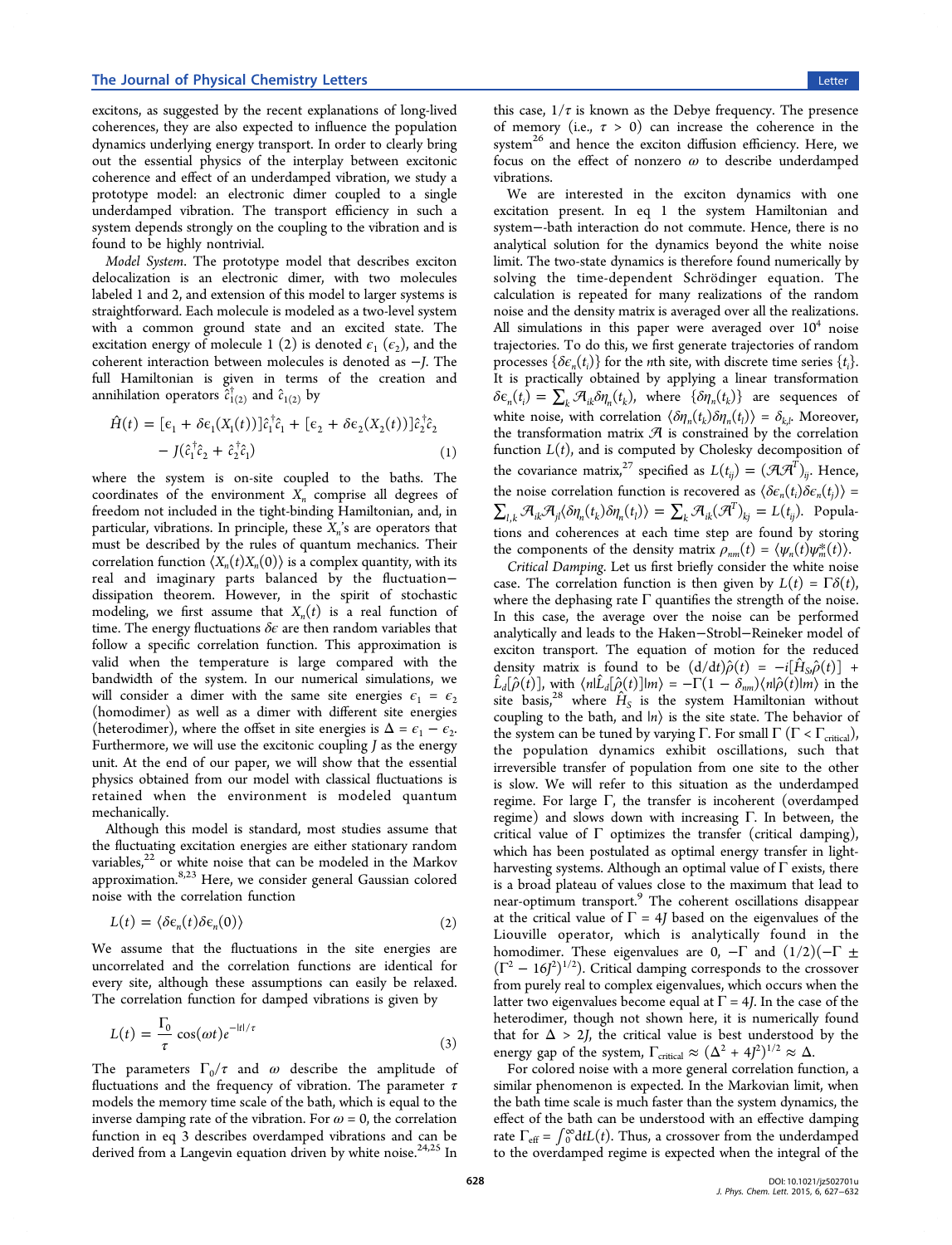<span id="page-2-0"></span>

Figure 1. Panels a–c show realizations of the noise for  $ω = 0.0$ , 5.0, 10.0J, respectively. Panels d–f show the chosen correlation function as well as the correlation functio[n calculated from the generated noise. The two lines overlap in all three cases. Panels g](http://pubs.acs.org/action/showImage?doi=10.1021/jz502701u&iName=master.img-001.jpg&w=351&h=260)−i show (solid line) the population and (dashed line) the coherence in a homodimer. Parameters are  $\sigma = 3.0$  and  $\tau = 1.0$  / Time is in units of 1/*J*.

correlation function increases. This can be achieved by increasing the strength of the fluctuations, given by  $L(0)$ , by changing the effective memory time of the bath, or by changing the shape of the correlation function. Although the argument of effective model for the damping does not always hold outside the Markovian limit, it provides qualitative insight.

We now turn to the colored noise describing the effect of underdamped vibrations on the system, as defined in eq 3. The effective damping rate in this case is given by

$$
\Gamma_{\rm eff} = \frac{\Gamma_0}{1 + \omega^2 \tau^2} \tag{4}
$$

which decreases with increasing  $\omega$  for fixed  $\Gamma_0$  and  $\tau$ . Thus, we expect that an overdamped dynamics for low vibrational frequency will change to an underdamped behavior for large  $\omega$ . This effect is shown in Figure 1, which summarizes the simulation results in a homodimer ( $\Delta = 0$ ). Figure 1a–c shows a single realization of the noise for different values of the vibrational frequency  $\omega$ . The noise leads to fluctuations in the transition energy  $\epsilon$ , which is plotted relative to the amplitude of the noise  $\sigma^2 = \Gamma_0/\tau$ . In all panels, the correlation time of the noise is  $\tau = 1/J$ . Evidently, the colored noise caused by an underdamped vibration leads to oscillations in the transition energy, with a characteristic frequency given by  $\omega$ . The noise sequences are generated from the correlation functions shown in Figure 1d−f, which are typical for an overdamped vibration (Figure 1d) and underdamped vibrations (Figure 1e,f). The bottom three panels (Figure 1g−i) show the population  $P = \rho_{11}$ and the real part of the coherence  $C = \text{Re}[\rho_{12}]$  as a function of time, starting from an initial state where only molecule 1 is populated. Although the amplitude of the fluctuations  $\sigma^2 = \Gamma_0/\tau$ is the same in all panels, the effective damping strength  $\Gamma_{\text{eff}}$  in eq 4 is reduced with increasing  $\omega$ , leading to coherent oscillations in the population. The proper damping strength by

tuning vibration frequency may optimize the transfer efficiency. Hence, coherent behaviors of the system emerges even in the presence of strong noise, and optimal transfer will occur for a critical vibrational frequency  $\omega_{\text{critical}}$ .

Resonant Transfer. The crossover from overdamped to underdamped system dynamics is the first effect that optimizes transfer in the dimer system. Now we consider the second mechanism. We expect the transfer efficiency to increase when the environmental vibration is resonant with the energy gap in the system. Thus, for our dimer, resonant transfer will occur near the vibrational frequency  $\omega_{\text{res}} = (\Delta^2 + 4J^2)^{1/2}$ , and can drive transfer between the two sites in the system. This effect can be understood as the driving of system dynamics by an external field, here provided by the vibration, in analogy to optical driving with a laser. This mechanism has been put forward as a way to regenerate coherence in the system,  $18$  and as quantum resonance.<sup>29</sup> Here, we show that it also enhances population transfer through classical resonance. Thus, th[ere](#page-5-0) are two mechanisms that [co](#page-5-0)ntrol optimal transfer in the system: critical damping controlled by  $\Gamma_{\text{eff}}$ , which can lead to a crossover from overdamped to underdamped system dynamics, and resonant transfer defined by  $\omega_{\text{res}}$ , which matches the excitonic gap.

The transfer rate between the two monomers can be understood from Förster theory as follows. The corresponding Förster rate in the presence of classical colored noise is given  $bv^{30,31}$ 

$$
\kappa = 2J^2 \text{Re} \big[ \int_0^\infty dt e^{i\Delta t - g(t)} \big] \tag{5}
$$

where the line shape function is given by  $g(t) = (1/$  $2) \int_0^t dt_1 \int_0^t dt_2 L(t_1 - t_2)$ . For the correlation function given in eq 3, the line-shape function is evaluated as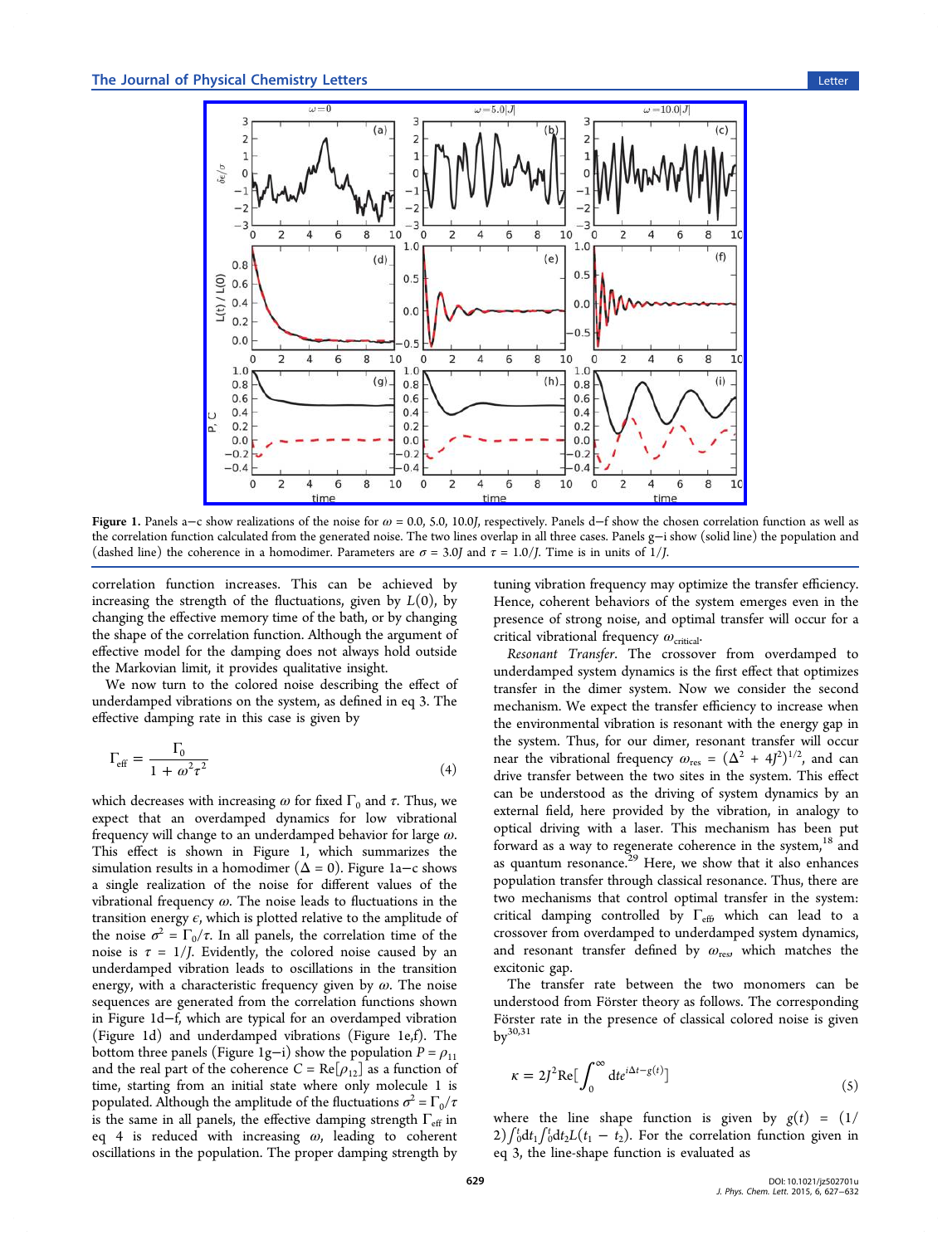$(6)$ 

<span id="page-3-0"></span>Hence, the transfer rate  $R$ , of which the inverse is defined as

$$
R^{-1} = \int_0^\infty dt \left(\frac{1}{2} - P(t)\right) = \frac{1}{2\kappa} \tag{7}
$$

is readily evaluated, where  $P(t)$  is the transferred population at time t. The result for the model dimer is shown in Figure 2, where we indeed observe two peaks in the transfer rate as a function of vibrational frequency.



Figure 2. [Transfer rate from site 1 to site 2 as a function of vibrational](http://pubs.acs.org/action/showImage?doi=10.1021/jz502701u&iName=master.img-002.jpg&w=239&h=188) frequency. Fixed parameters are  $\Delta = 8$ *J*,  $\Gamma_0 = 12$ *J*, and  $\tau = 3$ /*J*. The two maxima in the transfer efficiency as a function of  $\omega$  correspond to the crossover from overdamped to underdamped dynamics  $(\omega \approx 4)$  and the exciton-vibrational resonance  $(\omega \approx 8J)$ , respectively.

We now show how these two effects appear in numerical simulations, which can be applied to treat noise strengths outside the Förster regime. From the transfer rate at eq 7, the overdamped behavior is observed in low frequency regime. By increasing  $\omega$ , there exists a crossover from overdamped to underdamped behavior, leading to optimal transfer for the critical value of  $\omega_{\text{critical}}$ . Thus, the prediction of eq 4 of a decrease of the effective noise strength with increasing  $\omega$  holds. However, the numerical solution of the vibrational fre[q](#page-2-0)uency that leads to critical damping is different from the simple estimate, based on the white noise result  $\Gamma_{\text{critical}} = (\Delta^2 + 4J^2)^{1/2}$ . We attribute the difference to non-Markovian effects. Surprisingly, the peak in the population transfer is rather sharp, as opposed to the broad peak observed for white noise (see refs 32 and 9). If we keep increasing  $\omega$ , a resonance of the exciton system with the vibration appears at  $\omega \approx 8$ *J*. Thus, the two ma[xim](#page-5-0)a in the transfer efficiency as a function of  $\omega$ correspond to the crossover from overdamped to underdamped dynamics, and to the exciton−vibration resonance. Moreover, the strong increase of the transfer rate in the presence of a resonant vibration is found when the system is underdamped. In the overdamped case, it is confirmed there is almost no effect. If  $\omega$  is increased even further, the system dynamics becomes more coherent, and the efficiency decreases

dramatically. In addition to the results presented here, we have performed simulations with the hierarchical equations of motion method for a Brownian oscillator spectral density, which models a quantized vibration (see refs 34 and 35 in Supporting Information). As shown in Figure 4 and explained in more detail in the Supporting Information, we again observe [the two maxima in the](#page-4-0) transport as a function of vibrational frequency.



Figure 3. [Population \(left panel\) and coherence \(right panel\) in](http://pubs.acs.org/action/showImage?doi=10.1021/jz502701u&iName=master.img-003.jpg&w=210&h=122) the site basis as a function of time for different vibrational frequencies. Coherences were offset by  $-0.4$  ( $\omega = 0$ ),  $-0.2$  ( $\omega = 4J$ ), 0 ( $\omega = 6J$ ), +0.2 ( $\omega$  = 8J) and +0.4 ( $\omega$  = 9J). The other parameters are identical to those in Figure 2.



Figure 4. [Transferred population from site 1 to site 2 \(a\) as a fun](http://pubs.acs.org/action/showImage?doi=10.1021/jz502701u&iName=master.img-004.jpg&w=204&h=114)ction of vibrational frequency after a time  $20/J$  and (b) as a function of time for frequencies (from bottom to top)  $\omega = 6J$ , 4J, 9J, 8J. The dynamics were calculated with a quantized vibration. Fixed parameters are  $\Delta =$ 8J,  $\lambda = 0.2$ J,  $\gamma = 2$ J/3, and  $\beta = 0.1$ /J. The two maxima found in Figure 2 are reproduced in this calculation.

Suppressed Coherence at Resonance. Here, we also consider the quantum coherence between the two monomers in the site basis. We see long-lived coherent oscillations as a result of the coupling to the vibration. This is a vibrational effect different from the absence of sustained oscillations at  $\omega = 0$ . At resonance (i.e.,  $\omega_{res} = 8J$ ), the coherence is damped faster than off-resonance. A similar faster decay is observed at  $\omega_{\text{critical}} = 4J$ , and both effects can be explained by more rapid population transfer. Thus, to observe long-lived coherence resulting from coupling to vibrations, one should probe away from the vibrational resonance (see Figure 3).

The two mechanisms have different effects on the coherence of the dimer system. The critical damping is the boundary between weak and strong damping, and therefore cannot be described with either a weak or strong coupling master equation alone. For example, the standard Markovian version of the Redfield equation fails to predict the optimal energy transfer,<sup>8</sup> whereas a non-Markovian version, i.e., the generalized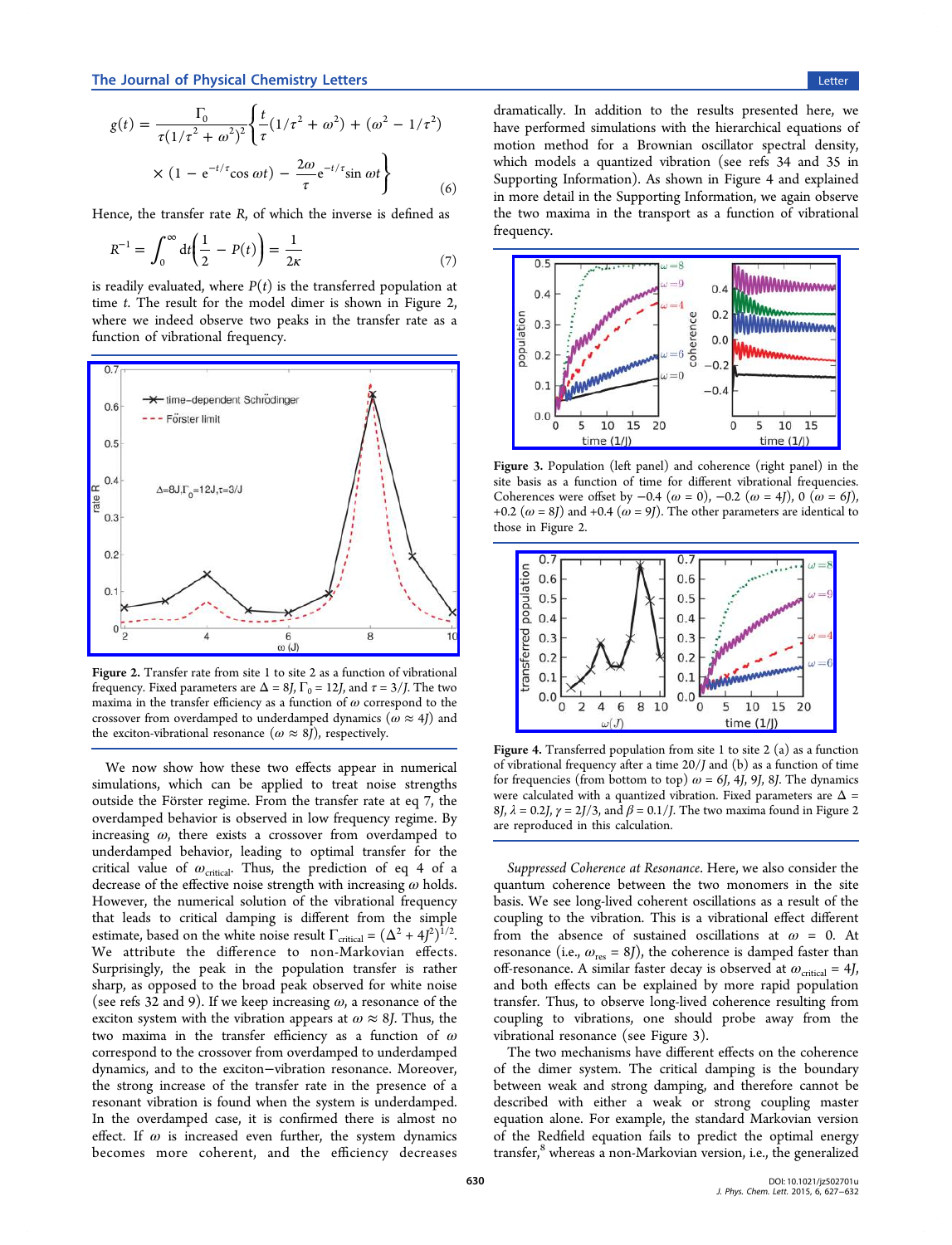<span id="page-4-0"></span>Bloch-Redfield equation, correctly predicts the transfer time and efficiency in the Fenna−Matthews−Olson complex (FMO) over the entire parameter space.<sup>9</sup> In comparison, resonant transfer occurs at a weaker coupling strength, and thus the standard Bloch equation is applicable. Th[e](#page-5-0)n, in the resonant transfer regime, the Bloch equation predicts  $T_2 = 2T_1$ , where  $T_2$ and  $T_1$  are the dephasing and population relaxation rate constants, respectively. This simple relationship explains the rapid decay of excitonic coherence for resonant transfer.

Combined Effect and Relevant Photosynthetic Systems. We now show that the combination of the two optimization mechanisms leads to optimal transfer. Figure 5 shows the population in the



Figure 5. [Population on site 1 in a heterodimer as a functi](http://pubs.acs.org/action/showImage?doi=10.1021/jz502701u&iName=master.img-005.jpg&w=163&h=131)on of time. Black lines are for exponentially correlated noise ( $\omega = 0$ ), with  $\Gamma_0 = 6J$ for solid line and  $\Gamma_0 = 96$  for dashed line. Solid red line is for oscillating decay noise( $\omega$  = 2.8J), with  $\Gamma_0$  = 6J. Dashed red line is for oscillating decay noise combined with the exponentially correlated one shown at eq 8, with  $\Gamma_0 = 6$ ,  $\tau_2 = 2/J$  and  $\Gamma_{0,2} = 2J$ . The other parameters are  $\Delta = 2J$  and  $\tau = 6/J$ .

heterodimer for exponentially correlated noise  $(\omega = 0)$  in the underdamped regime (black solid line) and close to critical damping regime (black dashed line), respectively. In comparison, we also show the dynamics in the presence of a resonant vibration (red solid line). Finally, we plot the system population in the presence of both an underdamped and an overdamped vibration (red dashed line) by selecting the optimal parameters, with the combined correlation function

$$
L_2(t) = \frac{\Gamma_0}{\tau} \cos(\omega t) e^{-|t|/\tau} + \frac{\Gamma_{0,2}}{\tau_2} e^{-|t|/\tau_2}
$$
\n(8)

We observe that the latest case, in which a resonant vibration is present and the system is tuned close to critical damping, gives more efficient transfer, compared to other cases. Because the estimate of the effective damping in eq 4 does not quantitatively predict the crossover from overdamped to underdamped dynamics in the system, onl[y](#page-2-0) numerical simulation can predict the parameters that may lead to maximum transfer efficiency. The combination of the two mechanisms identified in this paper, resulting in a resonant frequency  $\omega_{\text{res}}$  and a critical frequency  $\omega_{\text{critical}}$ , leads to optimal transfer.

Recent experiments have detected oscillations of coherences in the heterodimer, which were attributed to both electronic coherence and vibrational states. Many vibrational modes with frequencies close to the electronic energy gap were identified. Therefore, vibrational resonance effects are expected to play a central role in the population dynamics in these systems. A recent theoretical study considers an effective dimer model for the FMO complex.<sup>18</sup> The heterodimer has an energy offset of  $\Delta$  = 2.43J. The spectral density considered consists of a broadband with a reorga[niz](#page-5-0)ation energy of  $\lambda_2 = 0.65$  and a vibration with a frequency of  $\omega$  = 3.36J and reorganization energy of  $\lambda$  = 0.74J. Because in the high temperature limit  $\Gamma_0/\tau = 2\lambda/\beta$ , we find that  $\Gamma_0/\tau = 1.5J^2$  and  $\Gamma_{0,2}/\tau_2 = 1.3J^2$  at a temperature of 77 K. At this temperature, the parameters are close to the optimal values used in our Figure 5, suggesting that our simulations are directly relevant to real systems. Further experiments that detect site populations are needed to show the optimal transfer efficiency explained in the present paper.

We have studied energy transfer in an exciton system coupled to an underdamped vibration. The essential feature of the underdamped vibration can be obtained by considering intramolecular interaction. Two mechanisms determine optimal transfer parameters. First, there is a crossover from overdamped to underdamped system dynamics, governed by the effective strength of the noise. Because the strength of the noise depends on both the vibrational frequency as well as its damping constant, the behavior of the system changes with the frequency. Furthermore, a crossover from underdamped to overdamped dynamics can be tuned by changing the damping constant. This shows that experimentally controllable parameters, such as the choice of solvent, can modify the transport efficiency, and even change the character of the population transport qualitatively. Second, a vibration resonant with the excitonic gap can drive population transfer. We found that resonance can strongly increase transport if the system dynamics is underdamped, even in the presence of strong noise. Optimal transfer is achieved when these two mechanisms coincide. Coupling to a vibration also leads to long-lived oscillations in the coherence, which have the longest lifetime for a vibration that is slightly off-resonance. Our analysis can trivially be applied to larger systems and to arbitrary correlation functions, including correlated fluctuations.  $9,33$  Our results contribute to the heated debate on the effect of a vibrational resonance on energy transport.

### ■ ASSOCIATED CONTENT

## **6** Supporting Information

In the Supporting Information, we present the derivation of the Förster rate shown in eq 7. Second, we present a plot of the transferred population as a function of time, in which the crossover from underda[m](#page-3-0)ped to overdamped behavior is visible. Finally, we present hierarchical equations of motion calculations for a quantized vibration. This material is available free of charge via the Internet at http://pubs.acs.org.

#### ■ AUTHOR INFORMATION

#### Corresponding Author

\*E-mail: jianshu@mit.edu.

#### Notes

The auth[ors declare no co](mailto:jianshu@mit.edu)mpeting financial interest.

#### ■ ACKNOWLEDGMENTS

We thank T. Avila for carefully reading the manuscript. A.G.D. thanks J. Moix and J. Cerrillo-Moreno for helpful discussions. The work at MIT was supported as part of the Center for Excitonics, an Energy Frontier Research Center funded by the U.S. Department of Energy, Office of Science, Basic Energy Sciences under Award # DE-SC0001088. J.C. was also supported by the National Science Foundation (Grant No.